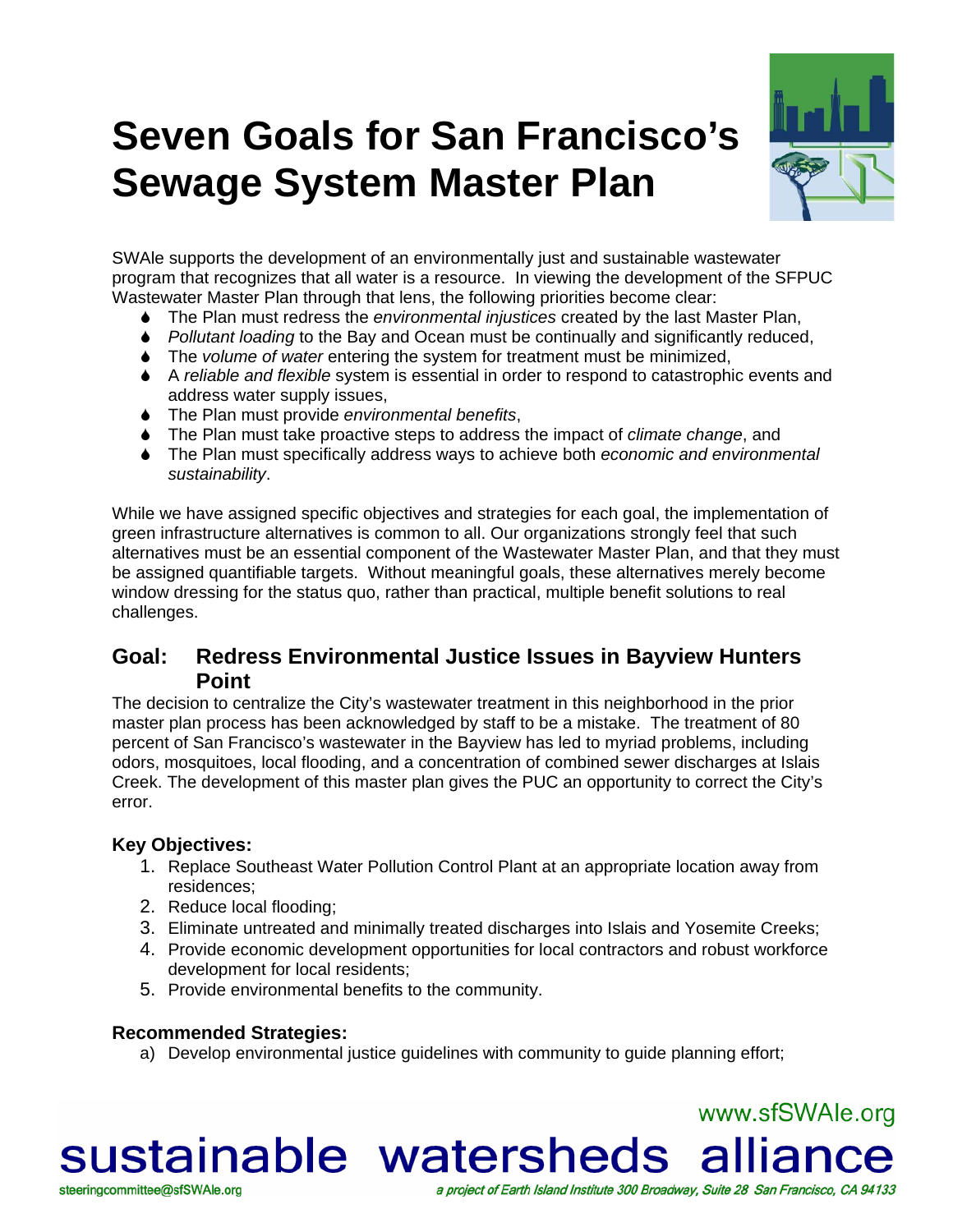- b) Investigate watershed-based decentralized treatment alternatives to reduce the volume of sewage and stormwater transported to the Bayview Hunters Point neighborhood;
- c) Develop a clear procedure and criteria for identifying and evaluating alternative plant locations that includes strong neighborhood involvement and involves public agencies that control potential sites;
- d) Develop minimum site design guidelines (for instance, all processes covered, no discernible odor at nearest residences, appropriate shielding/landscaping);
- e) Apply Low Impact Development (LID) technologies to improve the appearance of the neighborhood, reduce street flooding and to reduce or eliminate overflows.
- f) Institute community-based water quality testing at all Bayside outfall areas, report test results to the community (online), and post unhealthy contaminant levels at Bayside fishing piers, small boat launch areas, and other locations that provide access to water contact recreation

- i. Support of affected communities for decision on size and location of treatment facilities.
- ii. Reduction in volume of sewage and stormwater transported to the Southeast neighborhood for treatment.
- iii. Quantified reduction in peak stormwater flows as well as in Sewage and Stormwater Overflows in neighborhood.
- iv. Number of jobs at all levels (entry, journeymen, professional) held by southeast residents.
- v. Measurable improvement in bay water quality at testing sites.

# **Key Policy Decisions**

- 6 SFPUC should adopt a resolution acknowledging the unfair burden placed on the residents of Bayview Hunters Point by the concentration of wastewater treatment facilities in their neighborhood;
- 6 The Mayor's Office should ensure city department coordination in the site selection process.

# **Goal: Reduce pollutant loading to Bay and Ocean**

The discussion on whether to discharge treated effluent to the bay and ocean has been largely a discussion of potential regulatory drivers. Instead, the PUC's priority should be to minimize the number of pollutants and the total volume discharged to the environment. As part of that priority, the Wastewater Master Plan should analyze a suite of alternatives that can be implemented over the period of the plan and that will result in continuous improvement in the quality (which in SF often means the quantity as well) of discharges.

# **Key Objectives:**

- 1. Minimize Combined Sewer Discharges by volume;
- 2. Increase dry-weather treatment to tertiary level;
- 3. Increase level of wet-weather treatment;
- 4. Achieve at least secondary treatment for all discharges.

#### **Recommended Strategies**

a) Continually review best practices of other cities and counties in the development of green infrastructure strategies for stormwater diversion and treatment and use pilot projects to determine the most effective strategies for the City;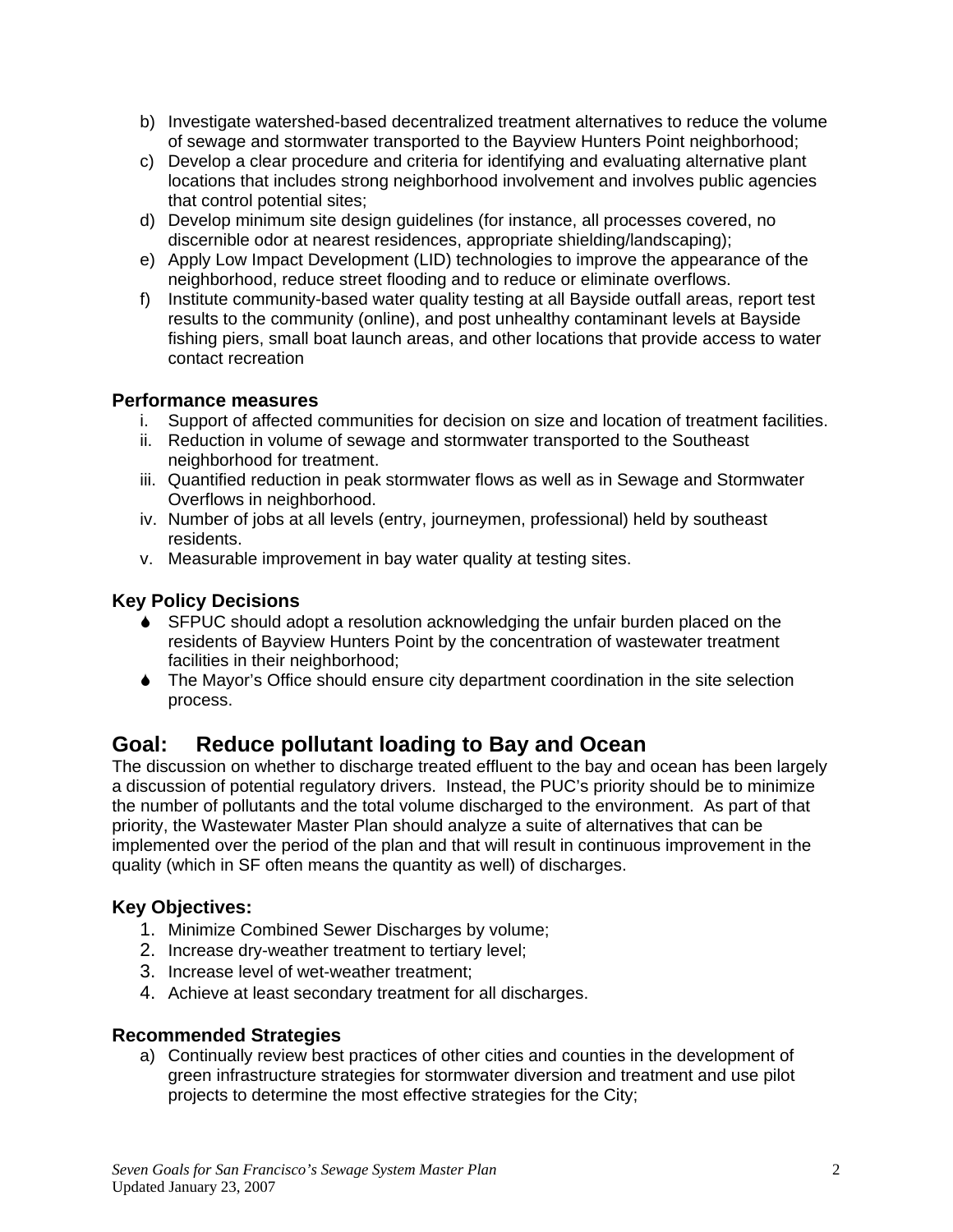- b) Develop quantifiable goals for total pollutant loading as well as for key individual pollutants;
- c) Include provisions for tertiary treatment in all site alternatives;
- d) Increase pollution prevention activities to keep key contaminants out of system;
- e) Employ upstream LID strategies to keep stormwater out of the combined system as well as to desynchronize the flow to reduce peak stormwater volumes;
- f) Rebuild current bay outfall; consider additional outfalls as needed;
- g) Institute community-based water quality testing at all Bayside outfall areas,
- h) report test results to the community (online), and post unhealthy contaminant levels at Bayside fishing piers, small boat launch areas, and other locations that provide access to water contact recreation.

- i. Number of pilot projects completed; volume of reduction attained by implementation of successful programs.
- ii. Number of postings at beaches and bayside water recreation areas.
- iii. Water sampling at outfalls shows reduced incidence of contamination
- iv. Quantified reduction in Combined Sewer Discharges, measured by watershed.
- v. Goals for reduction in inputs of target contaminants into the collection system are met.
- vi. Removal of Mission and Islais Creeks from Clean Water Act 303(d) listing.

#### **Key Policy Decisions**

- 6 Commission should adopt a policy of minimizing pollutant loading in their discharges, and direct staff to include quantifiable goals for reducing loading in the WWMP.
- 6 Commission should direct staff to consider more proactive pollution prevention strategies, including federal, state and local legislation as needed to remove priority pollutants from the marketplace.

# **Goal: Reduce the total volume of water entering the system**

Once a drop of water enters the collection system, it takes energy and chemicals to treat it, no matter how clean it was upon entry. Moreover, saltwater intrusion into the collection system on the Bayside makes recycling more resource intensive and expensive. The most sustainable, cost-effective option, therefore, is to maximize use of water before it enters the collection system for treatment, and to reduce the overall volume of water that requires treatment.

#### **Key Objectives:**

- 1. Minimize the volume of stormwater entering the collection system,
- 2. Reduce water use through conservation,
- 3. Support on-site water reuse.

#### **Recommended Strategies**

- a) Review best practices of other cities and counties in the development of green infrastructure strategies for stormwater reduction;
- b) Encourage on-site graywater systems in lieu of recycled water in dual-plumbed buildings;
- c) Identify opportunities for rainwater storage, such as cisterns under playing fields and disconnected downspouts;
- d) Develop recycled water supply for eastside commercial use;
- e) Jointly market consumer options for LID and water conservation technologies.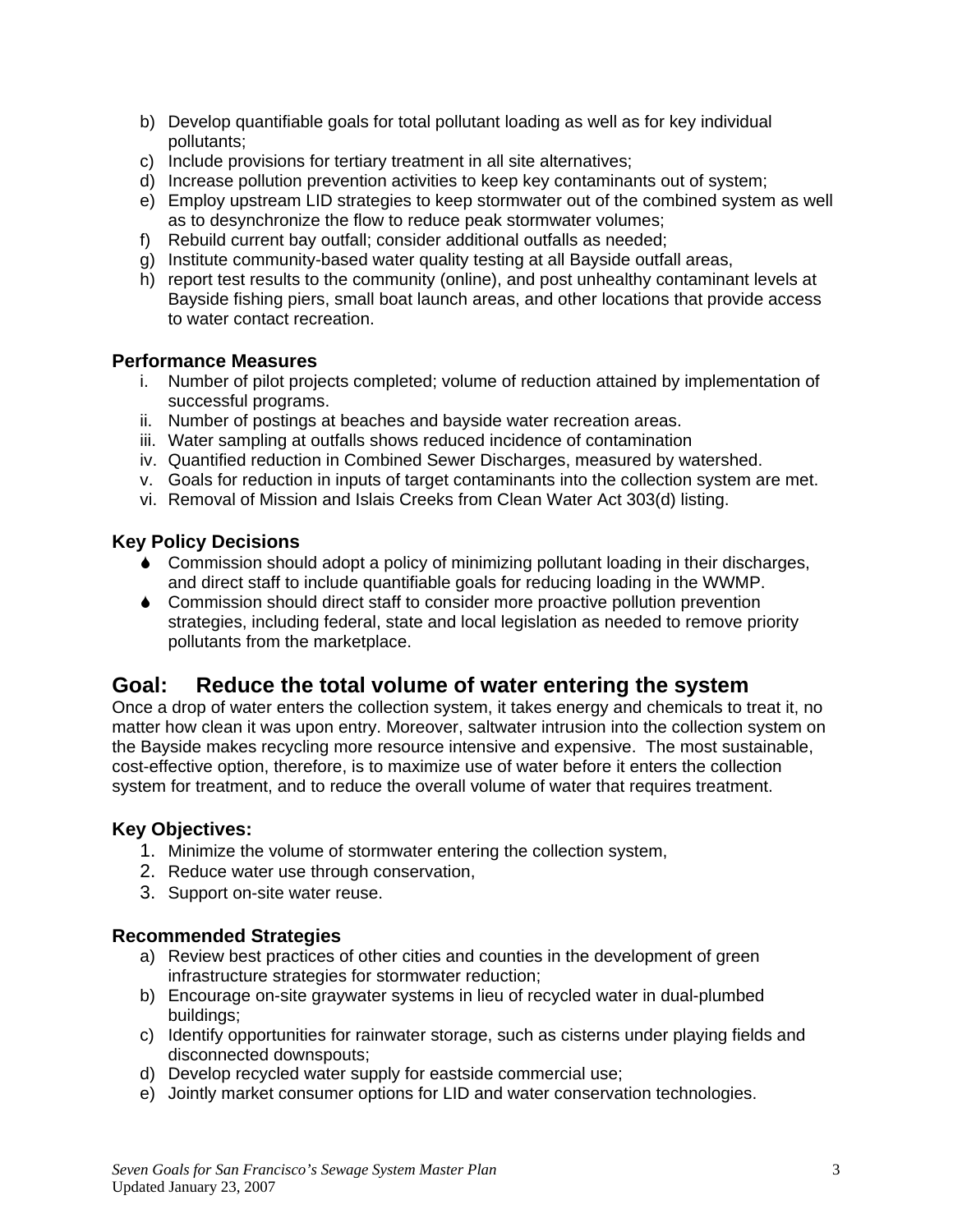- i. Set quantifiable targets by watershed for overall stormwater diversion to be met using green infrastructure strategies.
- ii. Set green infrastructure targets for each watershed based upon peak volumes in a 100 year storm event.
- iii. Measure and report water consumption reduction measures implemented and resulting volume reduction
- iv. Measure and report green roofs installed, trees planted, green space added to streets, public plazas and parks, down spouts disconnected.
- v. Measured reduction in water use due to reuse strategies.

## **Key Policy Decisions**

6 Commission to adopt an overall stormwater reduction policy through green infrastructure strategies as a primary policy foundation for Master Plan.

# **Goal: Maximize Flexibility and Reliability**

Given the high probability of major seismic activity impacting San Francisco within the next 30 years, and the likelihood that parts of the system will be unusable after such an event, the Wastewater Master Plan needs to identify how the system can function in such an event. Additionally, our relationships with neighboring communities, such as Brisbane and Daly City should be clearly outlined in the document, and their concerns identified and addressed.

## **Key Objectives**

- 1. Ensure operation of system in case of an unplanned outage, extreme weather or seismic event;
- 2. Ensure security of system in design of new facilities;
- 3. Ensure system is properly maintained;
- 4. Expand green infrastructure components of system to reduce portion of system susceptible to damage from seismic event or other disaster.

# **Recommended Strategies**

- a) Develop quantifiable level of service goals for operational and seismic reliability; identify critical facilities and prioritize upgrades to meet those goals (for example; all 30" mains and pump stations operational within 6 hours; ability to treat all dry weather flows to secondary standards within 12 hours);
- b) Incorporate green infrastructure to reduce the likelihood of untreated sewage releases in the event that an outage occurs during a storm;
- c) Consider intertie between Daly City and Oceanside plant to provide redundancy on West side;
- d) Decentralize treatment to minimize widespread problems;
- e) Encourage use of cisterns to provide emergency and drought supplies;
- f) Develop recycled water supply for eastside commercial uses to reduce stress on water system and increase economic recovery after event;
- g) Develop ongoing maintenance program for collection system using industry best practices and providing training and funding for workers;
- h) Develop operational scenarios for 100, 200, and 500-year storm events; use green technology strategies to achieve goal of no flood damage in 100-year storm events.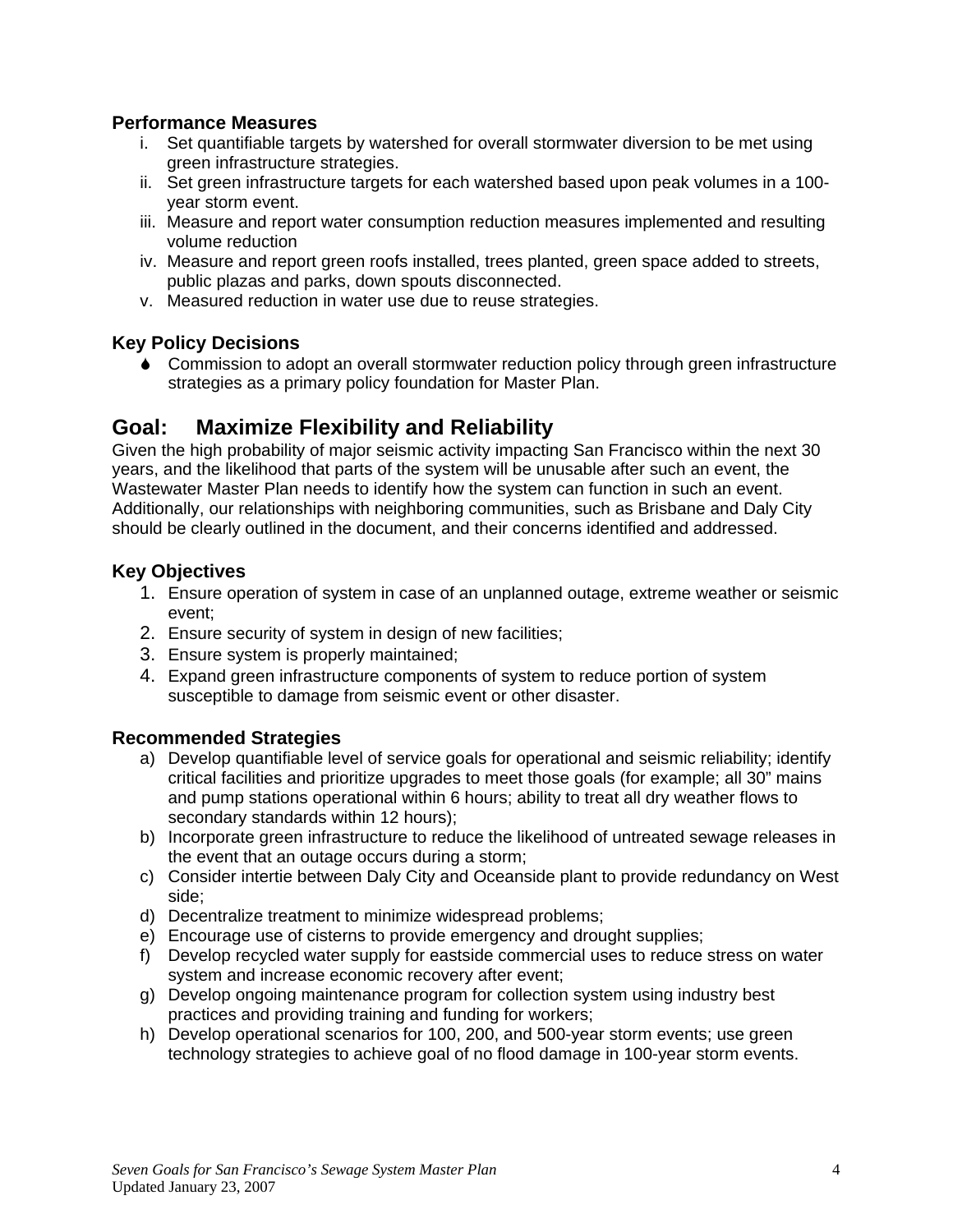- i. No untreated or minimally treated discharges as a result of an unplanned outage or seismic event.
- ii. Reduction in odor complaints.
- iii. Decrease in unplanned maintenance activities.
- iv. No property damage due to flooding or backflow in 100-year storm events.

#### **Key Policy Decisions**

6 Commission should require the Wastewater Enterprise to develop quantifiable water supply goals as part of the WWMP for use by the Water Enterprise in revising their 2030 demand estimate.

# **Goal: Environmental Benefits**

The construction of San Francisco's sewer system spelled the demise of the City's natural hydrology. The city's streams have become major conduits for the sewer system, and their flows are now sent to the treatment plants to be treated and discharged as sewage. Water that was once used as part of the City's potable supply also now contributes significantly to the overflows that occur during rainstorms. The WWMP gives SFPUC the opportunity to correct past misjudgments and also to address the need for additional green space in San Francisco. San Francisco currently provides only about half the open space for its residents that are recommended by the state, and the population of the City is expected to increase by 100,000 people in the next 25 years.

#### **Key Objectives**

- 1. Restore or mimic natural hydrology where appropriate and feasible,
- 2. Improve and increase open space opportunities within San Francisco.

#### **Recommended Strategies**

- a) Use watershed component of WWMP to investigate opportunities for stream restoration or re-creation (for example, canyon restoration at SF State, parts of Islais Creek);
- b) Use watershed and recycled water components of WWMP to identify opportunities for wetlands creation (for example, Hunters Point shipyard, Port property, Lake Merced);
- c) Investigate watershed-based decentralized treatment alternatives to restore natural hydrology where possible;
- d) Encourage use of Green Infrastructure strategies to increase both public and private open space opportunities (i.e., street greening, green roofs);
- e) Identify opportunities to disconnect stream flows from combined system (for example, Lake McNab in McLaren Park, parts of Islais and Mission Creeks).

#### **Performance Measures**

- i. Increase in acreage of open space.
- ii. Number of city blocks with greening plans, and number of plans implemented.
- iii. Increase in habitat within City limits.
- iv. Reductions in Sewage and Stormwater Overflows, measured by watershed.

#### **Policy Decisions**

- 6 Commission should direct staff to include an environmental benefit component in the WWMP.
- 6 Commission should establish a policy of reducing stream flows into combined system.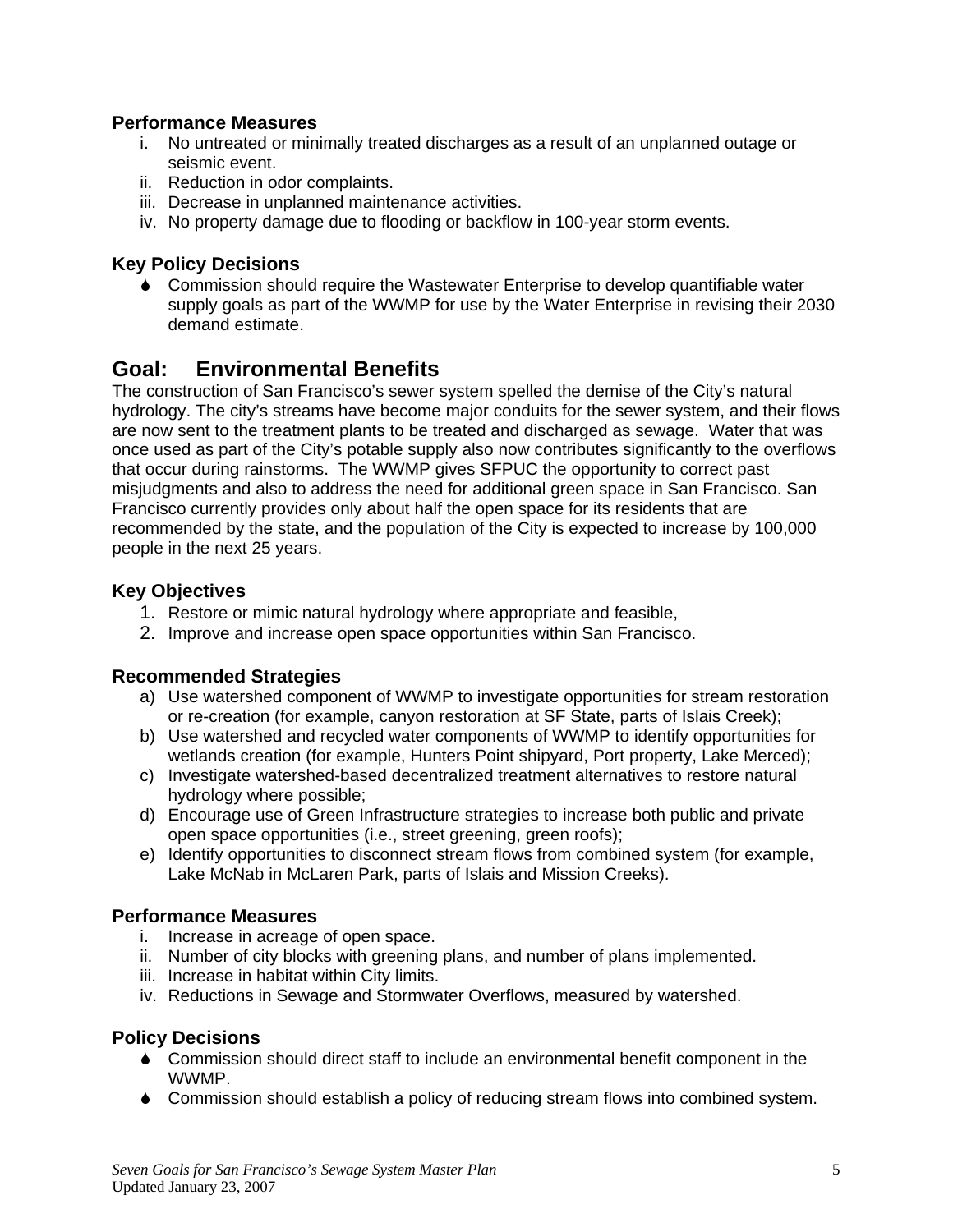6 Commission should direct staff to work with Mayor's office to develop appropriate funding guidelines and additional funding sources for this program.

# **Goal: Address Climate Change**

We applaud the Wastewater planning team for proactively looking at the impacts of climate change on the system. Their consultants estimate a 1'-3' rise in sea level in this century (assuming no full-scale glacial meltdown). In addition, more violent swings in weather are expected to occur, with longer droughts but also more extreme rain events. Both effects will result in increased flooding in already low-lying areas of the City, and will also increase the area of the City subject to such events. The most at-risk areas are the inner Mission's Industrial Protection Zone and large areas of the South of Market.

Additionally, rising tides already overwhelm the combined sewer overflow outfalls of the transport structures that ring the City several times each year. This situation can be expected to worsen over time, which will require the PUC to install control structures (tidegates) to prevent Bay water from entering the system, pumps to discharge wastewater when the outfalls can't be used, and eventually to abandon or relocate the outfalls.

## **Key Objectives**

- 1. Minimize and if possible eliminate Combined Sewer Discharges,
- 2. Reduce and if possible eliminate flooding in low-lying areas,
- 3. Develop building requirements to protect new developments from flooding,
- 4. Ensure new plants can accommodate future sea level rise,
- 5. Encourage car-free developments to reduce climate change impacts, improve water quality, and increase opportunities for stormwater capture.

#### **Recommended Strategies**

- a) Develop models for 100-, 200-, and 500-year storms to identify areas at current and future flooding risk; make this information publicly available;
- b) Work with City Planning to create incentives for sustainable development that address the issues of stormwater diversion and rising sea level;
- c) Add backflow prevention activities in flood-prone areas;
- d) Educate the public about the threat to low-lying areas;
- e) Establish disclosure requirements in flood-prone or liquefaction areas and include PUC concerns;
- f) Employ LID strategies on a watershed basis to reduce Combined Sewer Discharges in and upstream of defined flood or liquefaction zones;
- g) Revise City datum to ensure new construction is built above flood levels, and consider raising street grades in low-lying areas;
- h) Adopt green infrastructure strategies such as green roofs, expanded street landscaping in flood-prone areas, disconnecting downspouts in order to reduce overall volume of stormwater entering system; consider offering incentives for stormwater retention in flood-prone watersheds;
- i) Design new treatment plants to accommodate greater than currently expected sea level rise.

#### **Performance Measures**

- i. Quantified reduction in number, volume of Combined Sewer Discharges.
- ii. Revision of City datum.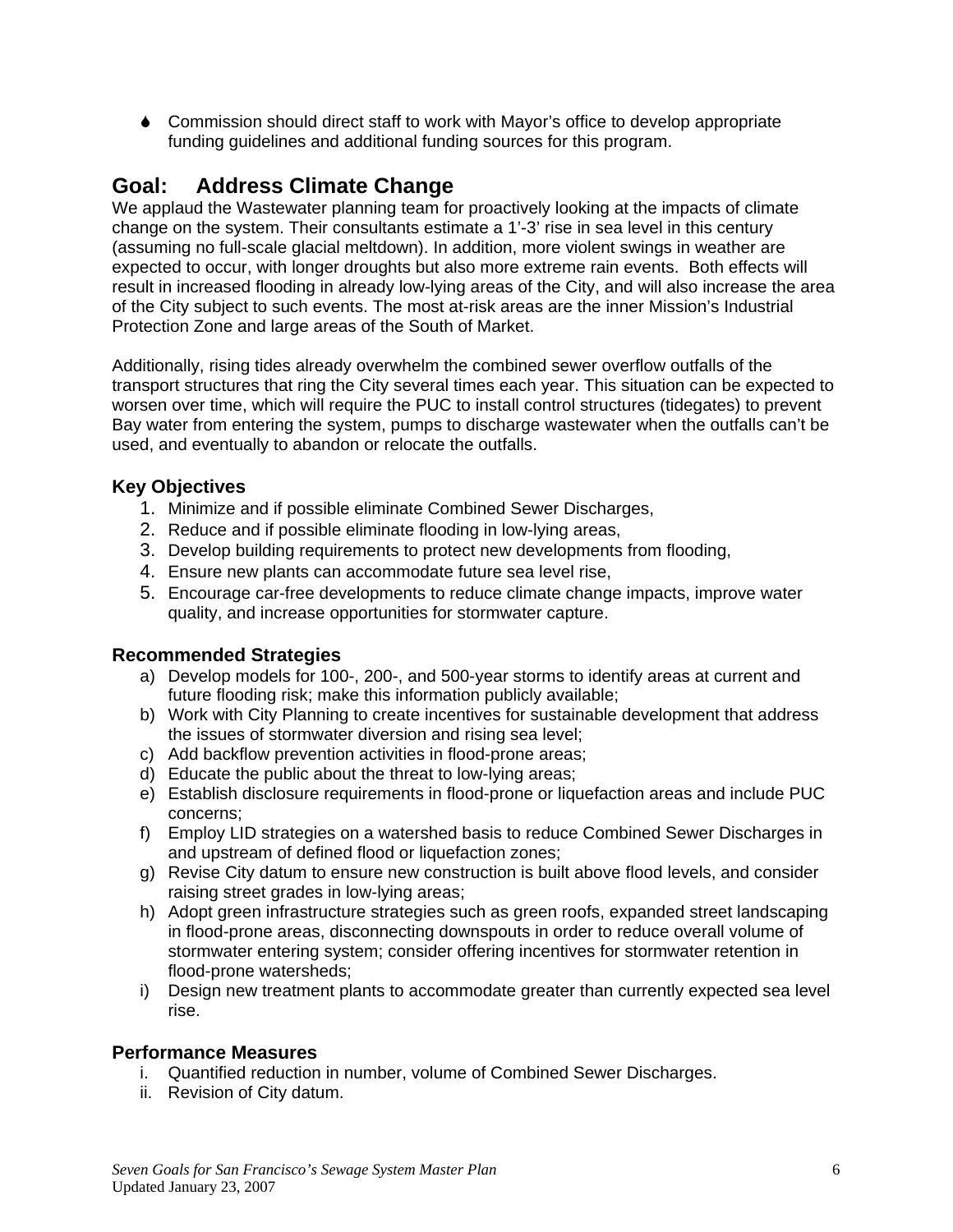- iii. Development of BMPs for new developments.
- iv. Measurable decrease in backflows.
- v. Measurable decrease in Combined Sewer Discharges.

#### **Key Policy Decisions**

- ◆ Commission should establish a "zero overflow" goal.
- 6 Commission should direct staff to work with Department of Building Inspection, City Planning to update City datum.
- 6 Commission should direct staff to work with City departments to develop protocol to identify and protect flood or liquefaction zones.

# **Goal: Sustainability**

#### *"A Sustainable Society meets the needs of the present without sacrificing the ability of future generations and non-human forms of life to meet their own needs." --***United Nations**

A sustainable approach means not letting the solution to one problem become the cause of another; applying the precautionary principle; and seeking solutions that provide multiple benefits. Economic sustainability is a key component of this approach. The need for costeffectiveness should be evaluated in terms of lifetime costs and benefits, which will sometimes mean greater up-front capital outlays in order to reap the benefits of lower O&M costs over time.

#### **Key Objectives**

- 1. Minimize use of potable water,
- 2. Maximize use of stormwater,
- 3. Achieve a net decrease in greenhouse gas emissions,
- 4. Minimize use of toxic chemicals,
- 5. Meet zero-waste targets through a reduce, reuse, recycle approach,
- 6. Require future development to fully offset its contribution to the wastewater system.

#### **Recommended strategies**

- a) Use gravity instead of pumping wherever possible (for instance, decentralized treatment);
- b) Incorporate renewable energy for pumping and treatment;
- c) Consider use of UV disinfection, using photovoltaic as energy source;
- d) Identify recycled water source for current and future purple piping;
- e) Expand scope of purple piping ordinance to all new developments in San Francisco, including redevelopment areas;
- f) Encourage inclusion of purple piping in Brisbane redevelopment areas;
- g) Maximize use and production of recycled water and decentralize the locations of the recycled water plants to minimize pumping for distribution to receiving sites;
- h) Use no Tuolumne River water for LID projects instead use drought tolerant plantings, stored stormwater, or recycled water;
- i) Use renewable membranes for MBF alternatives;
- j) Explore ways to maximize use of biosolids;
- k) Adopt green infrastructure strategies such as green roofs, expanded street landscaping in flood-prone areas, disconnecting downspouts in order to reduce overall volume of stormwater entering system and energy costs of treatment;
- l) Require new real estate development to fully offset wet weather inputs to the system.